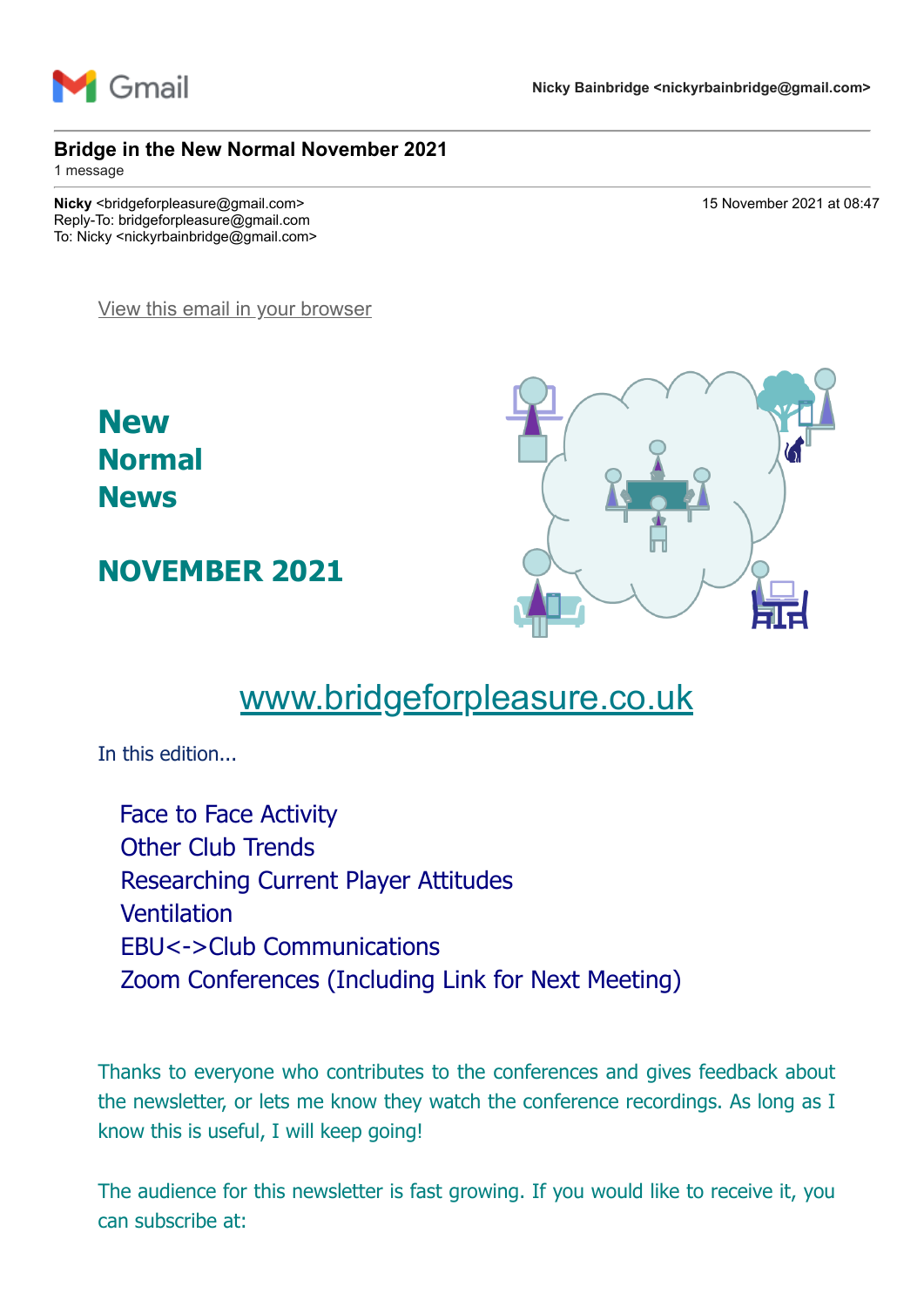[Click here to subscribe to this newsletter](https://rugbyvillagebridge.us16.list-manage.com/track/click?u=5ca90c1560213b9616359b892&id=6dbcfe91dd&e=7736085cbd)

[Click here to view previous newsletters](https://rugbyvillagebridge.us16.list-manage.com/track/click?u=5ca90c1560213b9616359b892&id=5e40cd4833&e=7736085cbd)

## Face to Face Activity

### The Return to Face to Face.

| Face to Face Sessions Offered per Week |      |  |  |  |
|----------------------------------------|------|--|--|--|
| Clubs Offering Face to Face            | -314 |  |  |  |

In the second week in November the number of Face to Face only clubs has reached 314 and is still growing. The number and proportion of Online only clubs is declining.

The proportion of dormant clubs in the sample is slowly declining.

This sample grows as about ten clubs a week are added. The profile of additions tries to follow that already monitored, with a bias to dormant/small/unaffiliated clubs as they are probably underrepresented.

This chart represents the trends in a weekly snapshot of the offer from the clubs in the current sample, now over 500, being monitored weekly.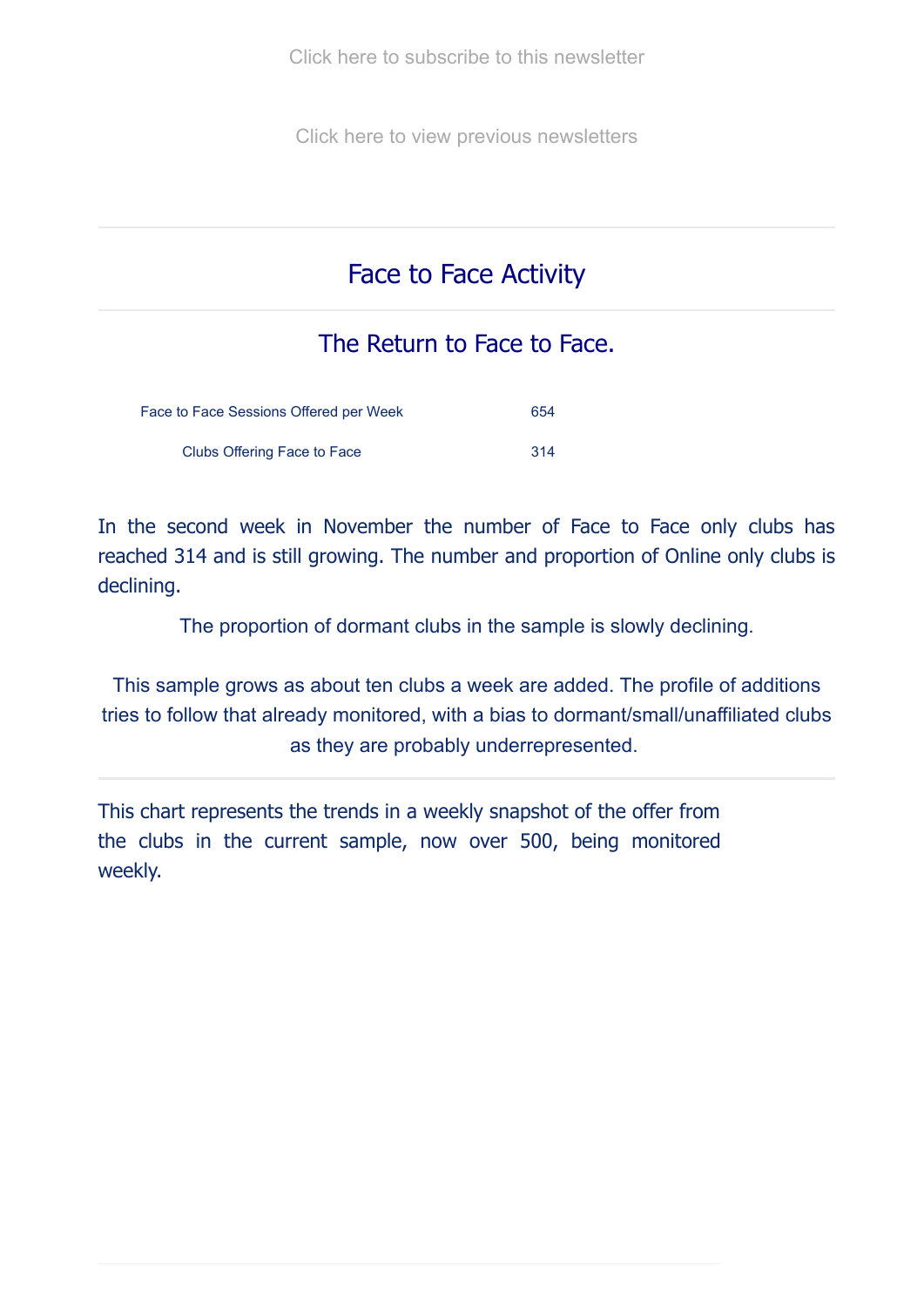

A page of statistics and comments from clubs (some direct to me, and some from their web pages) gives a good insight into the emerging new normal. Here's one important chart. You can look at the web site page for more detail at:

**[BFP Club Statistics Page](https://rugbyvillagebridge.us16.list-manage.com/track/click?u=5ca90c1560213b9616359b892&id=5be1f74ef8&e=7736085cbd)**

## Other Club Trends

I check out changes on about 150 web sites a week.

Clubs are adjusting their sessions, with face to face and online coming and going.

Many clubs are concerned about low turn out for face to face and consequent financial pressures.Here is a breakdown by day of the week and session type of club offers.

| All Clubs Sessions by Type and Day Mon Tues Wed Thu Fri Sat |  |                             |  |  | Sun |
|-------------------------------------------------------------|--|-----------------------------|--|--|-----|
| Face to Face                                                |  | 620 134 125 130 117 90 18 6 |  |  |     |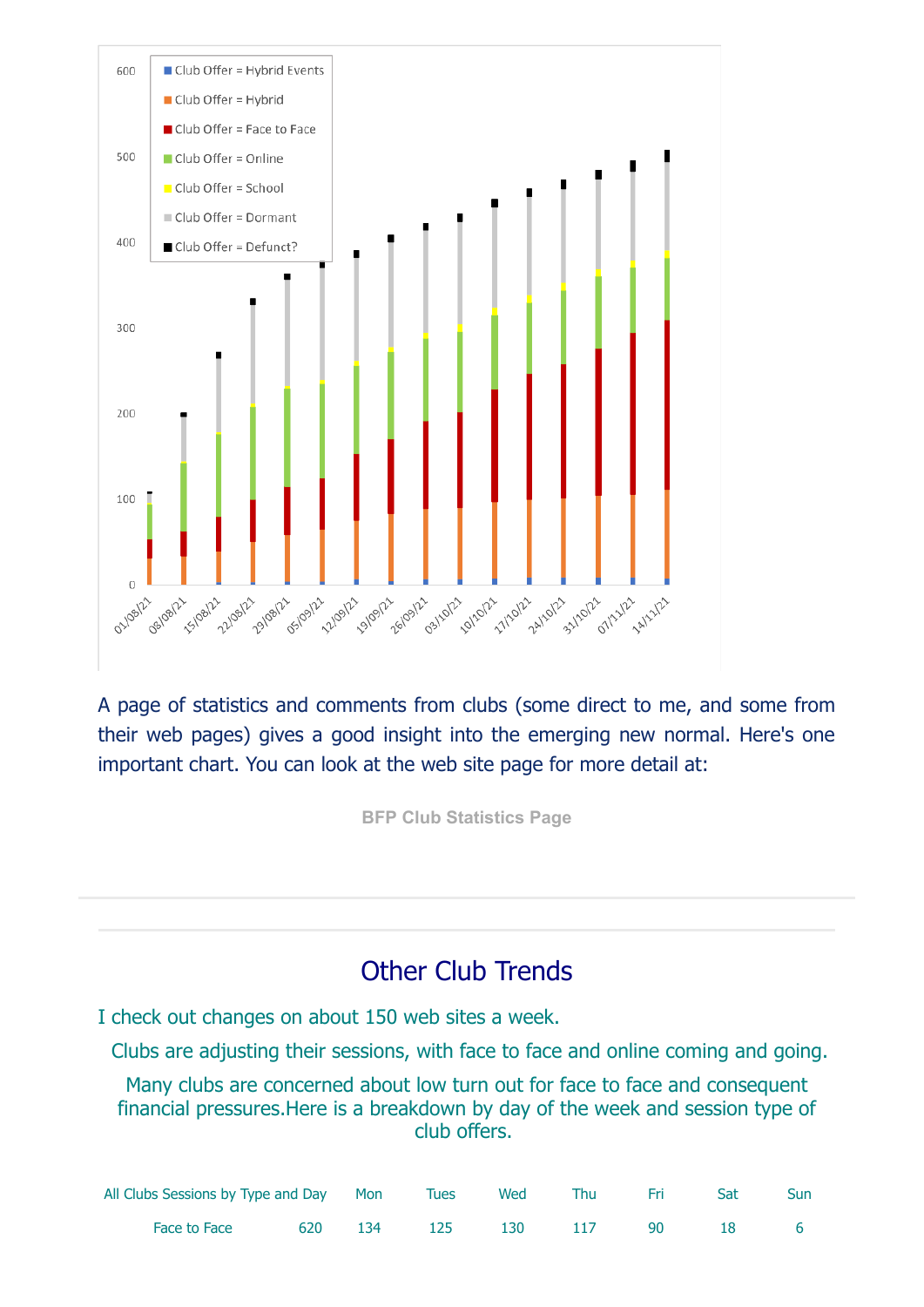| <b>BBO</b>                                      | 199       | 48  | 35             | 35             | 38             | 28           | 7              | 8              |
|-------------------------------------------------|-----------|-----|----------------|----------------|----------------|--------------|----------------|----------------|
| RealBridge                                      | 134       | 33  | 26             | 28             | 20             | 22           | $\overline{4}$ | $\overline{2}$ |
| <b>Bridge Club Live</b>                         | 38        |     |                |                |                |              |                |                |
| Pianola                                         | $\bf{0}$  |     |                |                |                |              |                |                |
| EBU Affiliated Club Sessions by Type<br>and Day |           | Mon | <b>Tues</b>    | Wed            | Thu            | Fri          | Sat            | Sun            |
| Face to Face                                    | 452       | 102 | 86             | 98             | 86             | 63           | 15             | 3              |
| <b>BBO</b>                                      | 178       | 45  | 31             | 31             | 31             | 27           | 6              | $\overline{7}$ |
| RealBridge                                      | 109       | 23  | 21             | 24             | 17             | 21           | 3              | $\mathbf 1$    |
| <b>Bridge Club Live</b>                         | 33        |     |                |                |                |              |                |                |
| Pianola                                         | $\pmb{0}$ |     |                |                |                |              |                |                |
| Non Affiliated Club Sessions by Type<br>and Day |           | Mon | <b>Tues</b>    | Wed            | Thu            | Fri          | Sat            | Sun            |
| Face to Face                                    | 166       | 31  | 39             | 32             | 32             | 27           | 3              | 3              |
| <b>BBO</b>                                      | 21        | 3   | $\overline{4}$ | $\overline{4}$ | $\overline{7}$ | $\mathbf{1}$ | $\mathbf{1}$   | $\mathbf{1}$   |
| RealBridge                                      | 25        | 10  | 5              | $\overline{4}$ | 3              | $\mathbf{1}$ | $\mathbf{1}$   | $\mathbf{1}$   |
| <b>Bridge Club Live</b>                         | 5         |     |                |                |                |              |                |                |
| Pianola                                         | $\pmb{0}$ |     |                |                |                |              |                |                |

## EBU Changes to Master Point Handbook

#### Rules for online events to be different to rules for face to face events

The EBU have decided to treat licenced county events run online differently from those run face to face. They are limiting the number of one day green point events that any county may run to one a year. The EBU has also doubled the licence fee for online county events from £8 approx per table to £16.

#### Competing for stronger players attendance

Limiting the number of county online events may benefit the EBU's online events. It is unlikely to induce more players to play in county and national face to face events. One EBU board director has suggested it will benefit club face to face offerings. Most players will make their choice of face to face versus online considering their attitude to the pandemic and ability to travel.

#### How about financial support for club face to face?

However, the change opens up an interesting possibility. The EBU could materially assist club face to face activity by reducing the UM for club face to face events by 50%. If you think that is a good idea, please let me know, but more importantly let your affiliated county shareholder know, and any EBU board directors, particularly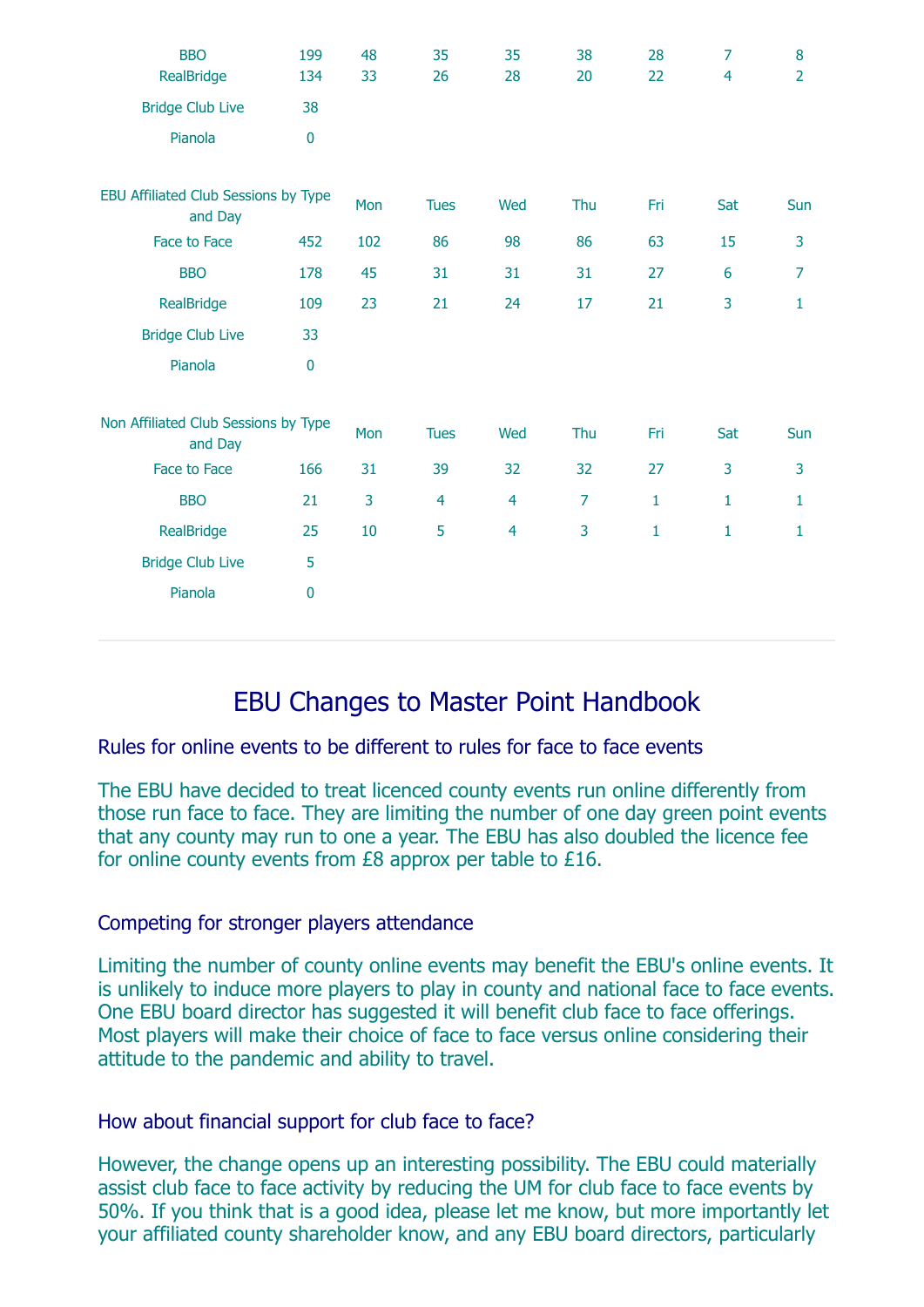## EBU<->Club Communications

The second "monthly" update from the board appeared on 4th November..

The EBU board director with special responsibility for representing clubs, Gayle Webb, has been in touch. She apologises for not being in touch before and not attending our meetings. She will not be able to attend meetings in future.

The online only "Discovery" magazine that members were asked to forward is apparently intended to be published annually.

The monthly bulletins and some other information is available on the EBU web site at the link below:

**[EBU County/Club Communications Index](https://rugbyvillagebridge.us16.list-manage.com/track/click?u=5ca90c1560213b9616359b892&id=7bcd6c0ecc&e=7736085cbd)**

## New Normal Zoom Conferences

The meetings are informal gatherings. They are intended to bring together a wide range of perspectives. They should allow constructive debate.

The proceedings are not secret and will be recorded and published widely.

Zoom conferences took place on:

 16th September 21st October 18th November 16th December 2020 20th January 2021 17th February 2021 17th March 2021 21st April 2021 19th May 2021 16th June 2021 21st July 2021 18th August 2021 22nd September 2021 20th October 2021.

A link for the next Zoom conference is below:

Nicky Bainbridge is inviting you to a scheduled Zoom meeting.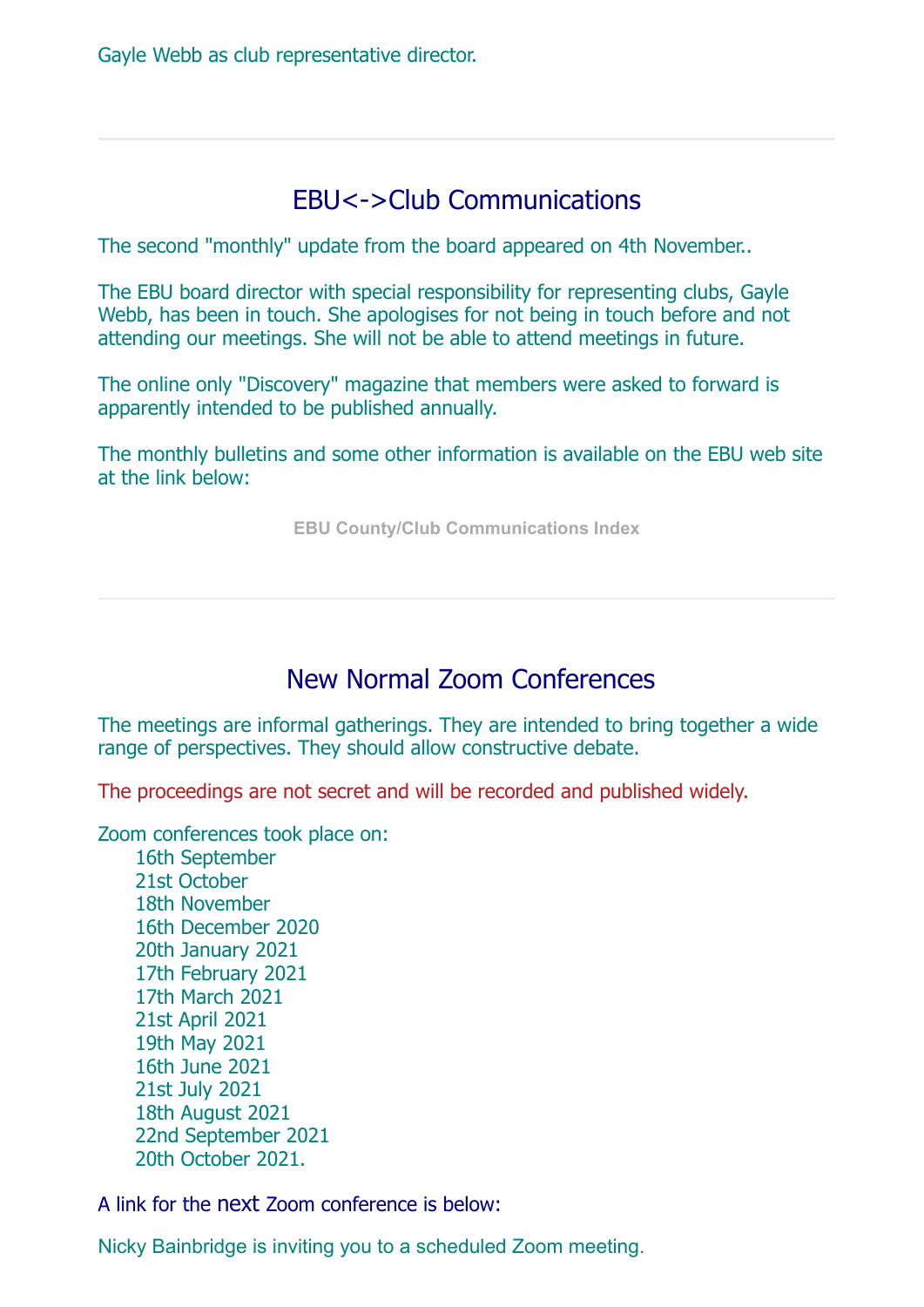Topic: Bridge in the New Normal November 2021 Time: Nov 17, 2021 02:00 PM London

Join Zoom Meeting [https://us02web.zoom.us/j/84581600188?pwd=](https://rugbyvillagebridge.us16.list-manage.com/track/click?u=5ca90c1560213b9616359b892&id=ee3dacddba&e=7736085cbd) djR4OEtLWUQrNTBWVVdoV09BWWZtUT09

Meeting ID: 845 8160 0188 Passcode: 973334

### SAVE THE DATE NEXT MEETING Wednesday 19th January 2pm (We will all be too busy in December)

[Zoom link for the next New Normal Bridge Zoom Conference](https://rugbyvillagebridge.us16.list-manage.com/track/click?u=5ca90c1560213b9616359b892&id=9bce3a3048&e=7736085cbd)

#### New Normal Newsletter

This is issued once a month generally on the weekend before the third Wednesday. It is written and distributed on an entirely non profit basis, takes no advertising or commission.

Previous New Normal newsletters and a subscription form are available on the Bridge for Pleasure web site.

There is also information on playing Covid-secure bridge.

A freely available bridge teaching scheme with lesson plans, notes, deals, homework quizzes and answers is there for all.

[Bridge for Pleasure - Information Web Site](https://rugbyvillagebridge.us16.list-manage.com/track/click?u=5ca90c1560213b9616359b892&id=7eaa648099&e=7736085cbd)

Please foward the letter to anyone in the bridge world who might be interested. Anyone can subscribe using the link below,

#### Subscribe/Unsubscribe

If you don't want to receive this newsletter, click "Unsubscribe" below. I am always keen on feedback, good or bad, so do tell me…